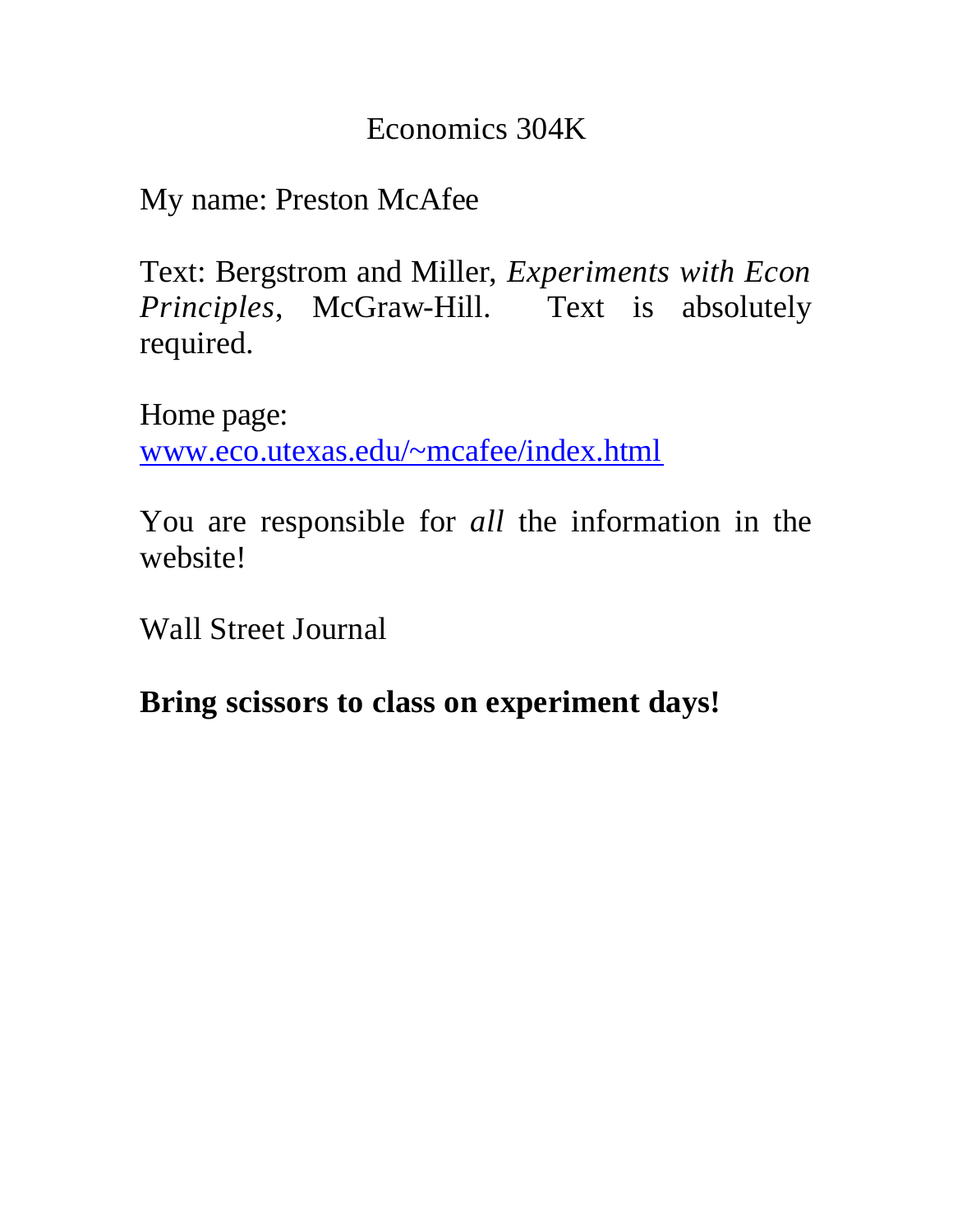Experimental data will be available (i) on our web page, or (ii) posted on the fourth floor of the econ building if anyone requests it.

We have a class currency - the  $\star$  or *star*. At the end of the semester, your earnings in  $\star$ s will be converted into extra credit. There is an average of 3 points of extra credit available - but you could earn as many as 10 points (one letter grade), or as little as zero.

Only some experimental sessions will count toward extra credit. Usually we will run a couple of practice sessions prior to the real thing.

Group 1: Group 2: Group 3: Group 4: Group 5: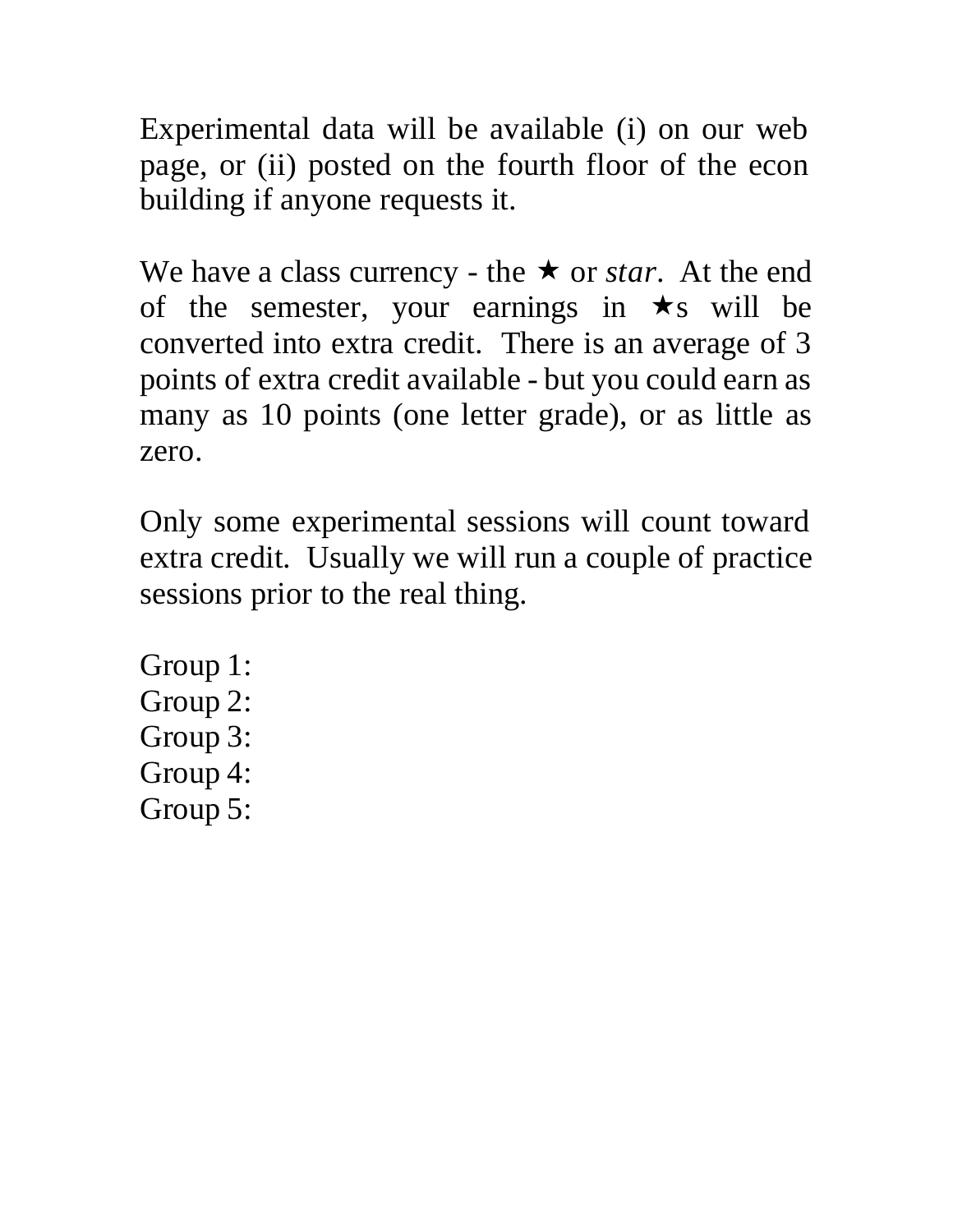Should you take this class or switch to another?

*Advantages* Lots of T.A./S.I. support Experiments are very interesting Learning by doing is generally more effective than **lectures** Novel approach and ideas In experiments, you get to participate Lots of things to figure out - thinking is required

*Disadvantages*

Lots of homework

Required reading *can't* be put off

Penalties for absences

Experiments are unpredictable - lots of rough edges Lots of things to figure out - thinking is required

If the advantages sound like disadvantages, you may want to switch to another 304K class. If the disadvantages sound like advantages, you might want to seek professional counselling, or major in economics, or both.